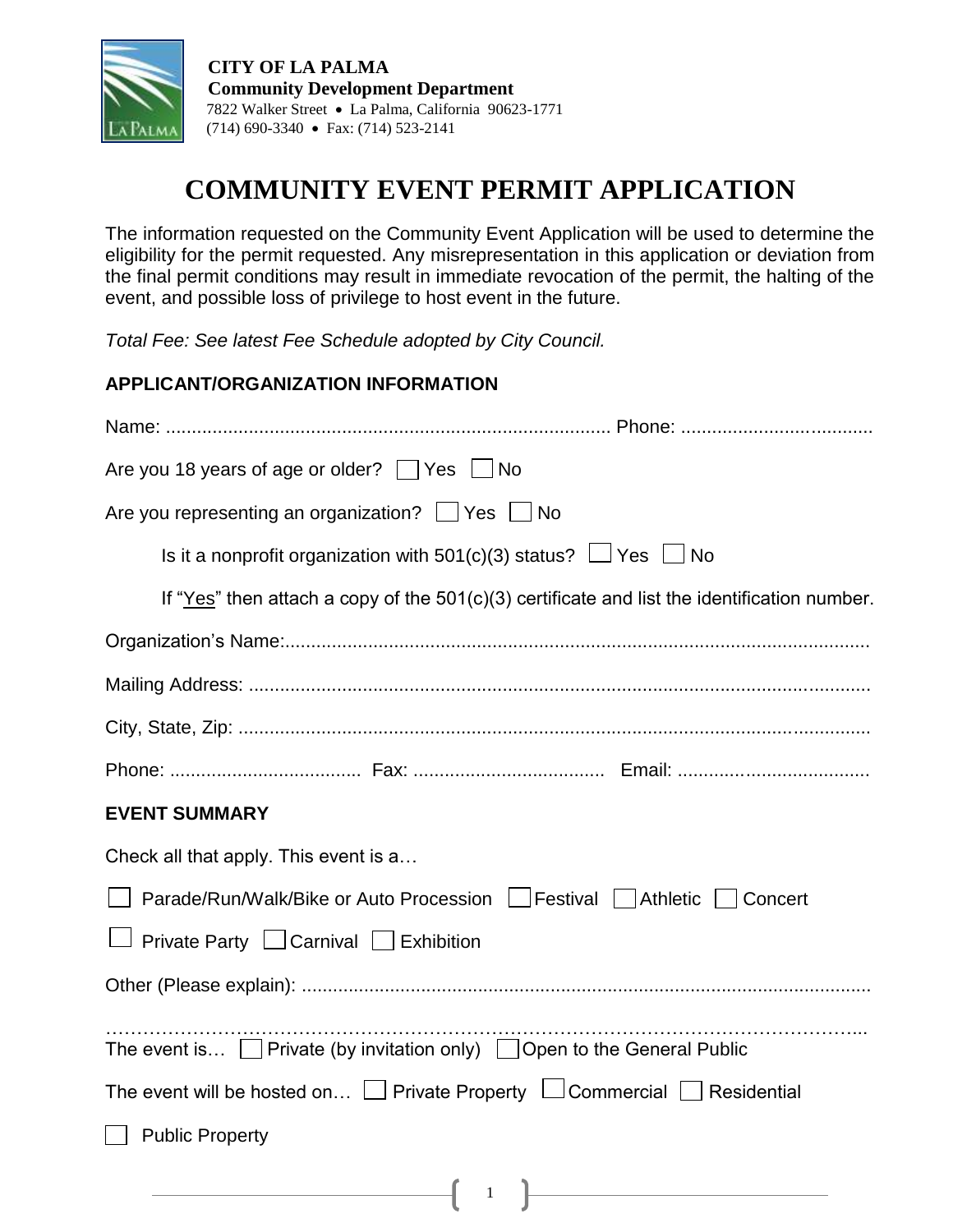

**CITY OF LA PALMA Community Development Department** 7822 Walker Street • La Palma, California 90623-1771  $(714)$  690-3340 • Fax:  $(714)$  523-2141

| <b>Event Date</b>                        | Setup Time<br><u> 1989 - Johann Barn, amerikansk politiker (</u> | <b>Start Time</b>                                                                                                       | <b>End Time</b>    | <b>Breakdown</b><br>Time |
|------------------------------------------|------------------------------------------------------------------|-------------------------------------------------------------------------------------------------------------------------|--------------------|--------------------------|
|                                          |                                                                  | <u> Alexandro Alexandro Alexandro Alexandro Alexandro Alexandro Alexandro Alexandro Alexandro Alexandro Alexandro A</u> |                    |                          |
| $0 - 150$<br>$\Box$<br>$\vert \ \ \vert$ | 150-500                                                          | Please note the range of TOTAL ATTENDANCE (including spectators, staff and participants)<br>$\Box$ 500-1,000            | $\Box$ 1,000-5,000 | $5,000+$                 |
|                                          |                                                                  | Please indicate how many times this event has been hosted before:                                                       |                    |                          |
| 1 <sup>st</sup> Time                     | 2-4 Times   5+ Times                                             |                                                                                                                         |                    |                          |
|                                          |                                                                  |                                                                                                                         |                    |                          |
|                                          |                                                                  |                                                                                                                         |                    |                          |
|                                          |                                                                  |                                                                                                                         |                    |                          |
|                                          |                                                                  |                                                                                                                         |                    |                          |
|                                          |                                                                  |                                                                                                                         |                    |                          |

## PARADE / RUN / WALK / BIKE / OR AUTO PROCESSION

 $\overline{2}$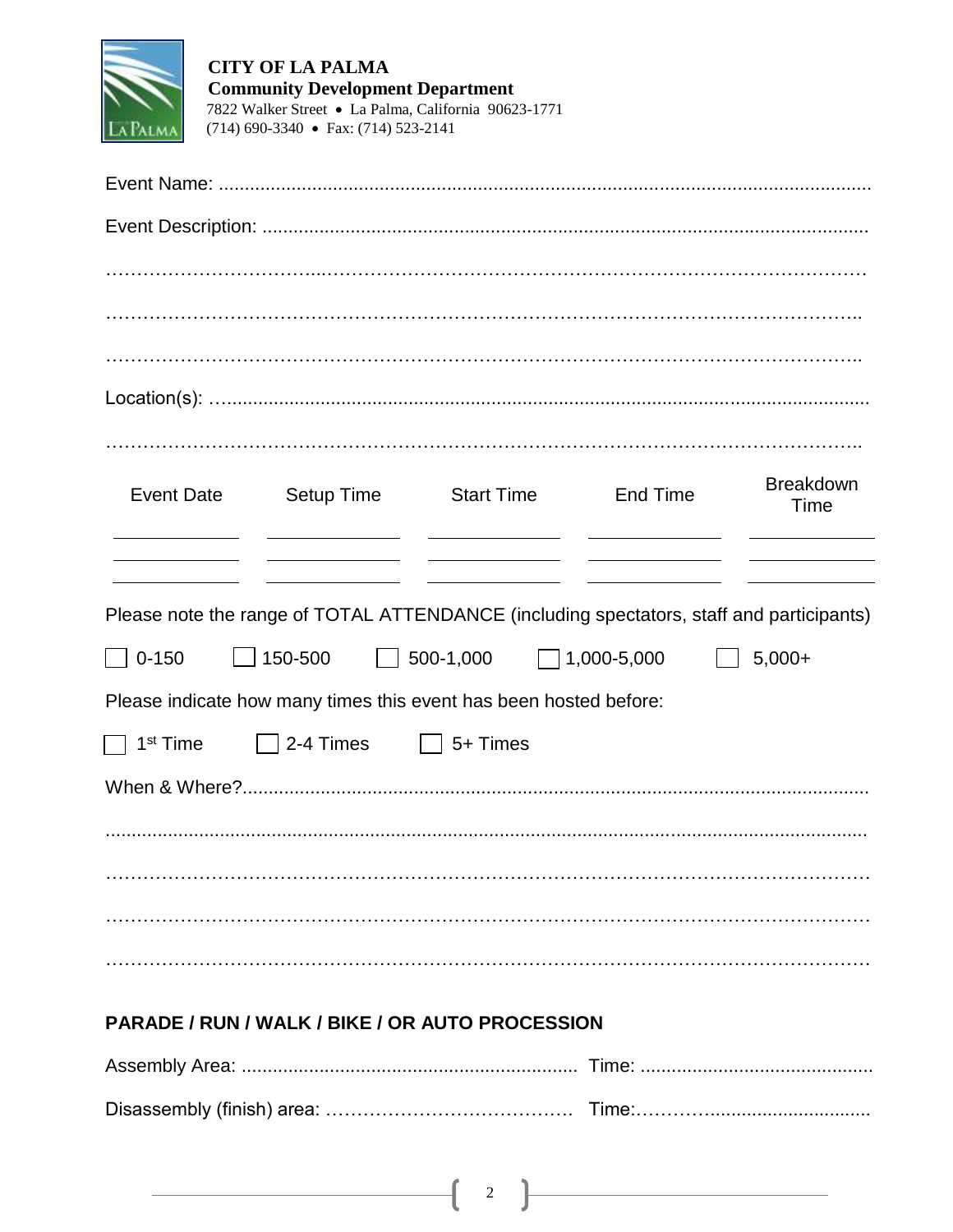

#### **CITY OF LA PALMA Community Development Department** 7822 Walker Street La Palma, California 90623-1771 (714) 690-3340 Fax: (714) 523-2141

| Describe Parade Route (attach a map of the entire route and highlight streets):                                               |
|-------------------------------------------------------------------------------------------------------------------------------|
|                                                                                                                               |
| <b>CARNIVAL / FESTIVAL</b>                                                                                                    |
| How many mechanical rides or other amusement devises are proposed?                                                            |
|                                                                                                                               |
|                                                                                                                               |
|                                                                                                                               |
|                                                                                                                               |
|                                                                                                                               |
| FOOD / NON-FOOD / AND OTHER VENDOR INFORMATION                                                                                |
| A vendor is anyone who is serving, selling or sampling food, beverages, or merchandise.                                       |
| Please check all that apply:                                                                                                  |
| Served Sold Catered Prepared Outdoors Delivered                                                                               |
| Reminder: NO ALCOHOL SHALL BE ALLOWED AT OUTDOR PUBLIC EVENTS                                                                 |
| Time/date that food vendors will be ready for inspection by the Orange County Health                                          |
|                                                                                                                               |
| <b>SECURITY PLAN</b>                                                                                                          |
| Have you hired a licensed professional security company to develop and manage your<br>event's security plan? $\Box$ Yes<br>No |
| If you answered "Yes" to the above then you are required to provide the City a copy of the                                    |

security company's valid Private patrol Operator's License issued by the State of California. Your chosen security company must possess a valid La Palma Business License.

3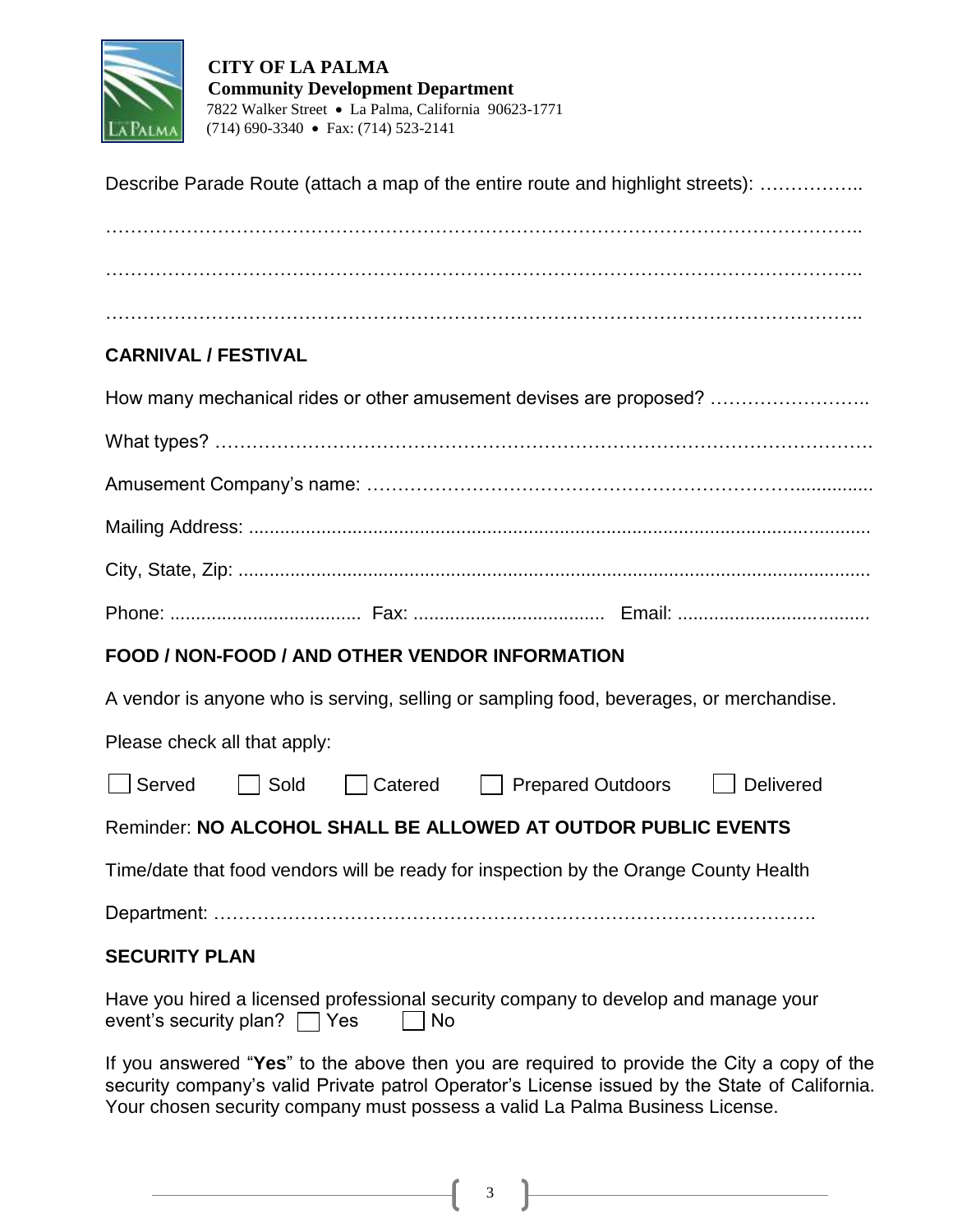

Provide an overview of your security plan below. Attach the plan to this application (include crowd control, internal security):

............................................................................................................................................... …………………………………………………….. …………………………………………………. ………………………………………………………………………………………………………… …………………………………………………………………………………………………………

# **ACCESSABILITY**

As an event organizer, you are required to comply with all City, County, State, and Federal Disability Access Requirements applicable to your event. Please check all that apply:

| $\Box$ Ramps | $\Box$ Sign-language translator            | $\Box$ Hearing-impaired listening devices |
|--------------|--------------------------------------------|-------------------------------------------|
|              | $\Box$ Designated wheelchair viewing areas | $\Box$ Handicapped-accessible restrooms   |
|              | Handicapped-accessible shuttles            |                                           |

#### **MEDICAL PLAN**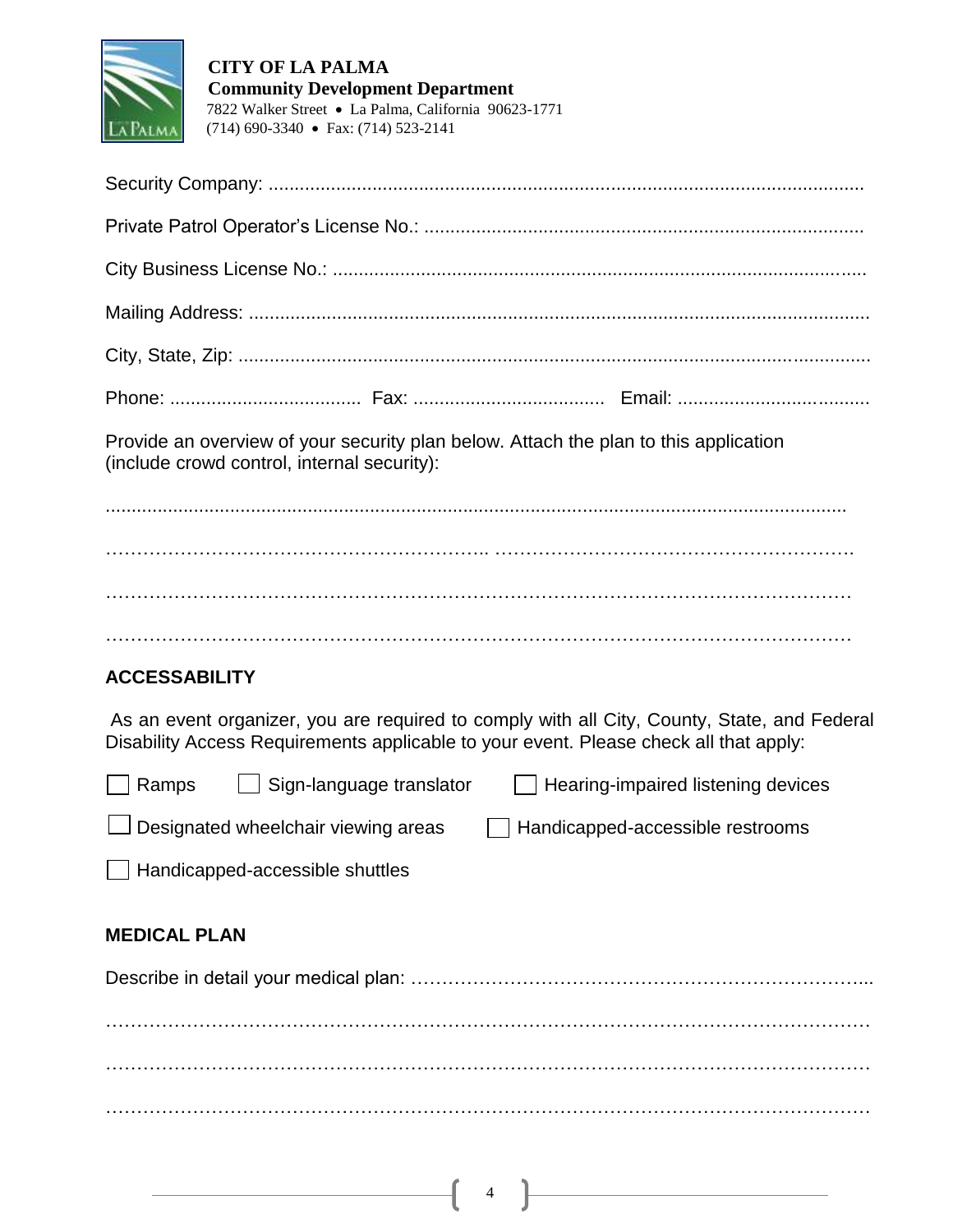

 **CITY OF LA PALMA Community Development Department** 7822 Walker Street La Palma, California 90623-1771 PALMA (714) 690-3340 • Fax: (714) 523-2141

### **TEMPORARY STRUCTURES**

Provide an overview of any temporary structures, including stages, bleachers, and tents:

| <b>RESTROOMS / SANITATION</b>                                                             |     |           |
|-------------------------------------------------------------------------------------------|-----|-----------|
| Have you contracted with a portable restroom company? $\Box$ Yes                          |     | No        |
|                                                                                           |     |           |
|                                                                                           |     |           |
|                                                                                           |     |           |
|                                                                                           |     |           |
|                                                                                           |     |           |
| (Show location of portable restrooms on your site plan)                                   |     |           |
| Have you contracted with Park Disposal (EDCO)?                                            | Yes | <b>No</b> |
| (Show location of trash bins on your site plan / one bin for every 400 persons)           |     |           |
| Provide an overview for your plan to cleanup and remove waste during and after the event: |     |           |